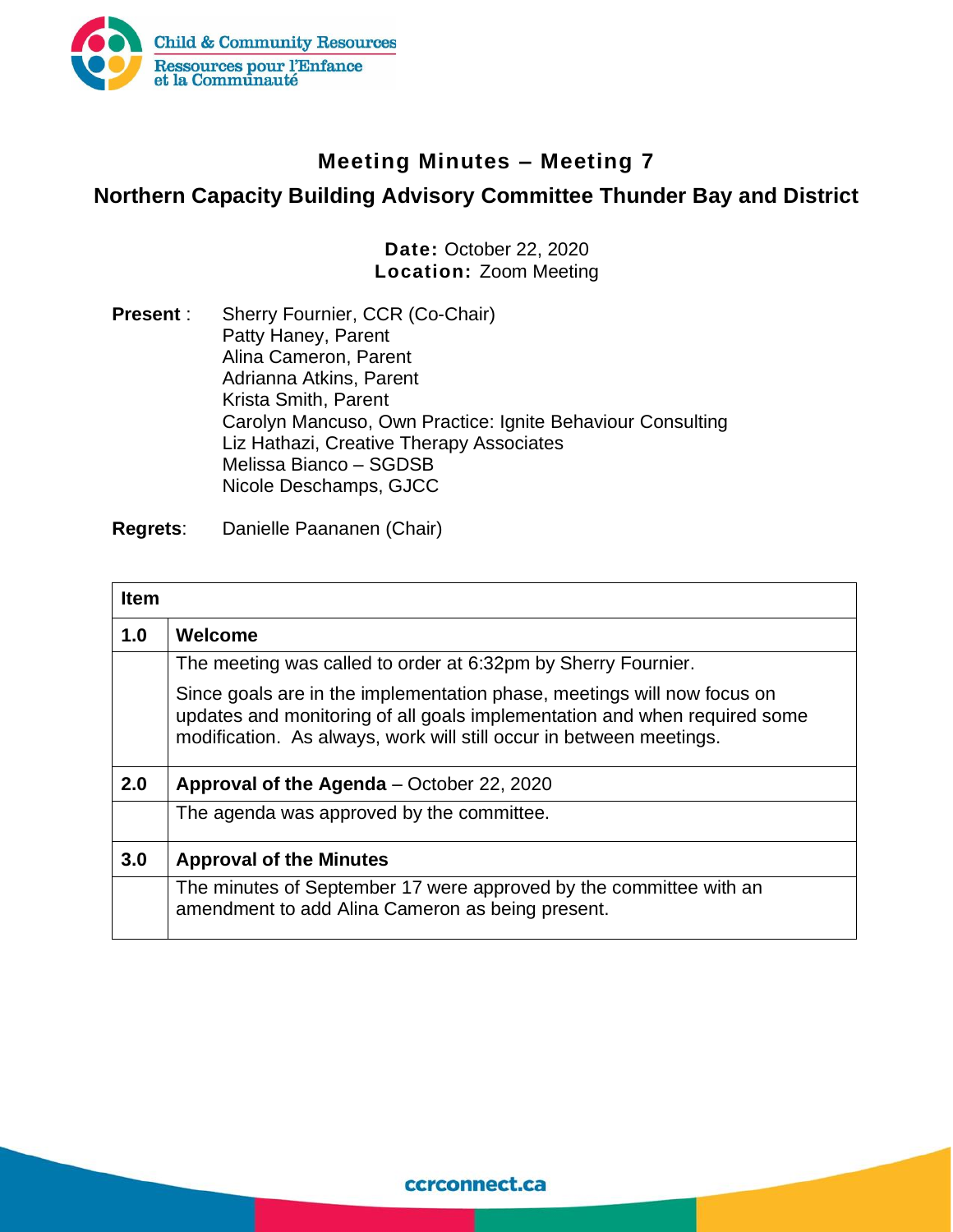| <b>Item</b> |                                                                                                                                                                                                                                                                                                                                                                                                                                                                                                                                                   |
|-------------|---------------------------------------------------------------------------------------------------------------------------------------------------------------------------------------------------------------------------------------------------------------------------------------------------------------------------------------------------------------------------------------------------------------------------------------------------------------------------------------------------------------------------------------------------|
| 4.0         | <b>Updates - CCR</b>                                                                                                                                                                                                                                                                                                                                                                                                                                                                                                                              |
|             | 1) MCCSS Todd Smith Announcement – a quick overview of the announcement<br>was shared.                                                                                                                                                                                                                                                                                                                                                                                                                                                            |
|             | 2) Family Foundational Services – registrations as of Friday, October 16 – Total<br>405. CCR continues to work with Northern Collaborative partners on a regular<br>basis. The most common discussion is related to the sessions. Specifically, if<br>they are not filled can they offer another. Based on feedback families are<br>most interested in the sessions that include a session followed by multiple<br>individual consultations. Many families do not have their OAP reference<br>number; we are also helping with this.              |
|             | 3) CCR Website –our developers have been working on improved home and<br>service-filtering pages (based on feedback from families). A small group of<br>parents from the Committees have been asked to form a focus group and<br>provide additional feedback on the new pages. The plan is to have the new<br>improved site live in early November.                                                                                                                                                                                               |
|             | 4) Regional Family Service Coordinator - almost 80 contacts in the last two<br>weeks from families and professionals. As we hoped this role is supporting<br>families in choosing the family foundational services best for them,<br>connecting families to local resources, filling communication gaps, and<br>responding to inquiries from professionals. This week we are also beginning<br>to offer a one-hour clinical consult if clinician support is required to assist a<br>family in selecting the best service.                         |
|             | 5) Diagnostic Hub – CCR was successful in securing funding to complete more<br>assessments as the age of diagnosis in the north is very late. CCR is<br>currently funded for 156, we have funding for an additional 165. To date we<br>have secured providers to complete 110. This investment has significantly<br>reduced the waitlists throughout the region. In addition to completing more<br>assessments CCR will fill the gap(s) that exist within the region in the interim<br>until a permanent solution is in place (i.e. Thunder Bay). |
|             | 6) Report Launch – opportunity to present at the Provincial OAP Working Group,<br>the report was well received. Plans underway to organize opportunities for the<br>Chair of each committee to meet with senior leaders and Minster's to share<br>the overall work but also address some of the regional goals.                                                                                                                                                                                                                                   |
| 5.0         | Monitor implementation / course correct if required                                                                                                                                                                                                                                                                                                                                                                                                                                                                                               |
|             | <b>District Goal for Thunder Bay district</b>                                                                                                                                                                                                                                                                                                                                                                                                                                                                                                     |
|             | Providers can now utilize grants to provide services to families. The concern is<br>time frame to utilize those grants by March 31, 2021. Sherry will approach the<br>Ministry with a request to extend the use of those grants until June and this to<br>also be applied to all goals. If the Ministry shows interest, perhaps access to this<br>money next year can be granted. Updates will be provided upon Ministry's<br>response.                                                                                                           |
|             | <b>Regional Goals</b>                                                                                                                                                                                                                                                                                                                                                                                                                                                                                                                             |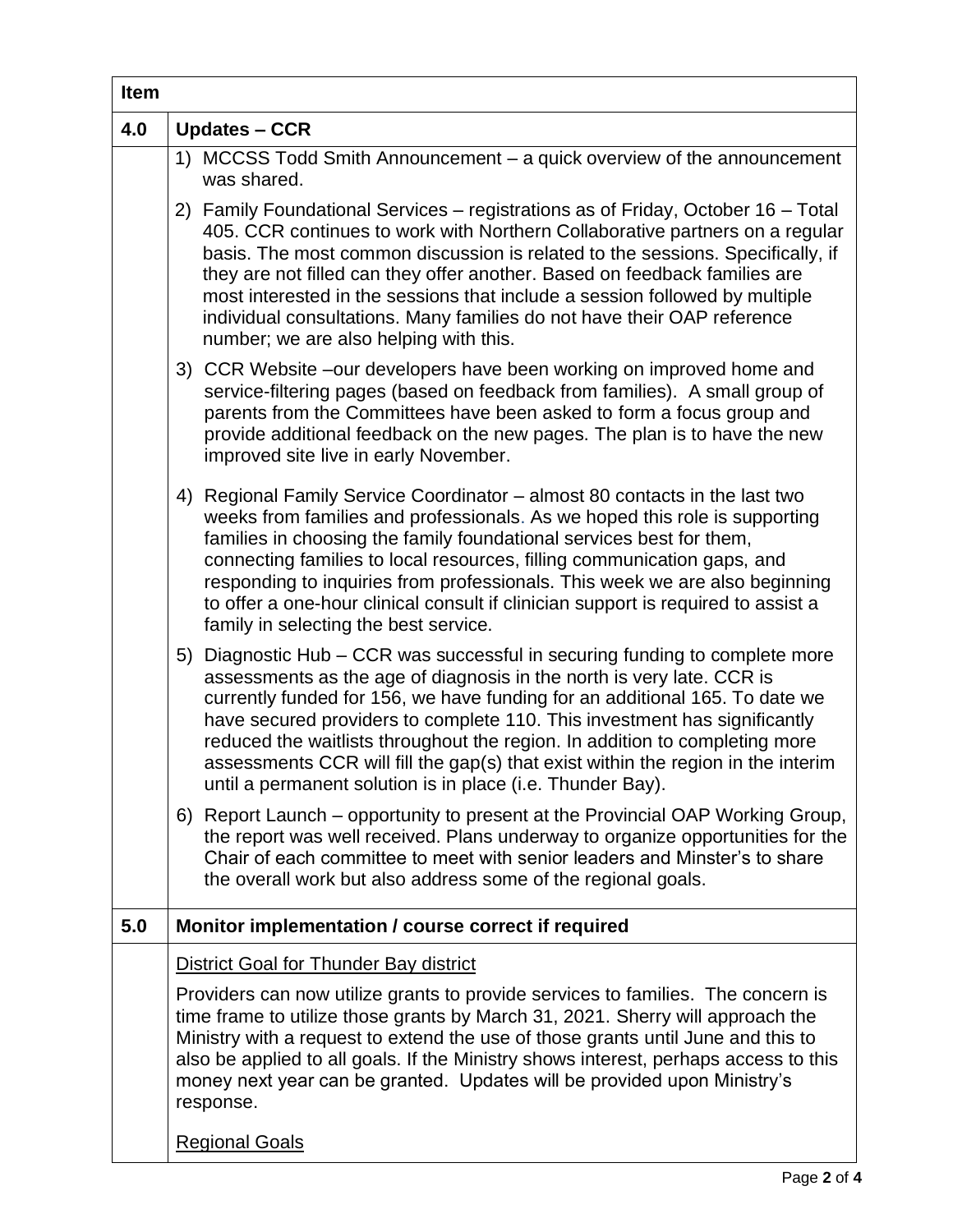*Enhanced Service Capacity within First Nations' Communities* – Nishnawbe Aski Nation (NAN) will take the lead, CCR will support.

*Lack of post-secondary institutions within the North Region* **–** The Chair of each committee along with CCR will lead this goal. A number of committee members interested in this work as well however we will start with a meeting of the Chair's, develop a plan and then engage others. (Sherry to coordinate a meeting with the Chair's).

*Access to service providers in rural and remote communities….*CCR will take the lead on this goal. We just informed providers today that this is now available. All costs related to travel including staff travel time will be available. This will support providers in delivering service in rural and remote communities and will also ensure the family does not have to use funding for travel costs. The committee had advised that this opportunity should also be made available to families as well. Sherry will continue discussions with MCCSS.

*Lack of Pre and Post Diagnosis support ….*CCR will take the lead and coordinate a meeting with interested parents (from all 4 committees) to discuss this goal. Develop a relationship with parent advocates and mentors in each district and discuss how we can work together to ensure families receive all of these important supports (including – should we consider hosting a formal training opportunity about becoming a mentor). This goal will also include inviting families to participate in the PARC Study (Pediatric Autism Research Cohort) presented by Stelios Georgiades at CCRs Annual General meeting. Committee members requested additional details about the PARC Study. Sherry has reached out to McMaster to provide a summary of the PARC Study and as soon as it is received it will be shared with all committee members.

*Access to services to support youth* – Similar to the pre and post diagnosis CCR will coordinate a meeting with interested parents from the 4 committees to meet, discuss this goal, and generate a list of the specialty clinics that would be helpful. The goal is to organize 2-3 specialty clinics before March 31, 2021.

*Lack of availability of trained professionals in the North Region has resulted in parents and caregivers expressing interest in obtaining credentials***….**this will be achieved through Family Foundational Services.

Monitoring and Evaluation

Trevor will work with the lead for each goal to ensure we are collecting all relevant data and anecdotal information.

This will be shared with committee members at the monthly meetings and will inform the final report in March 2021.